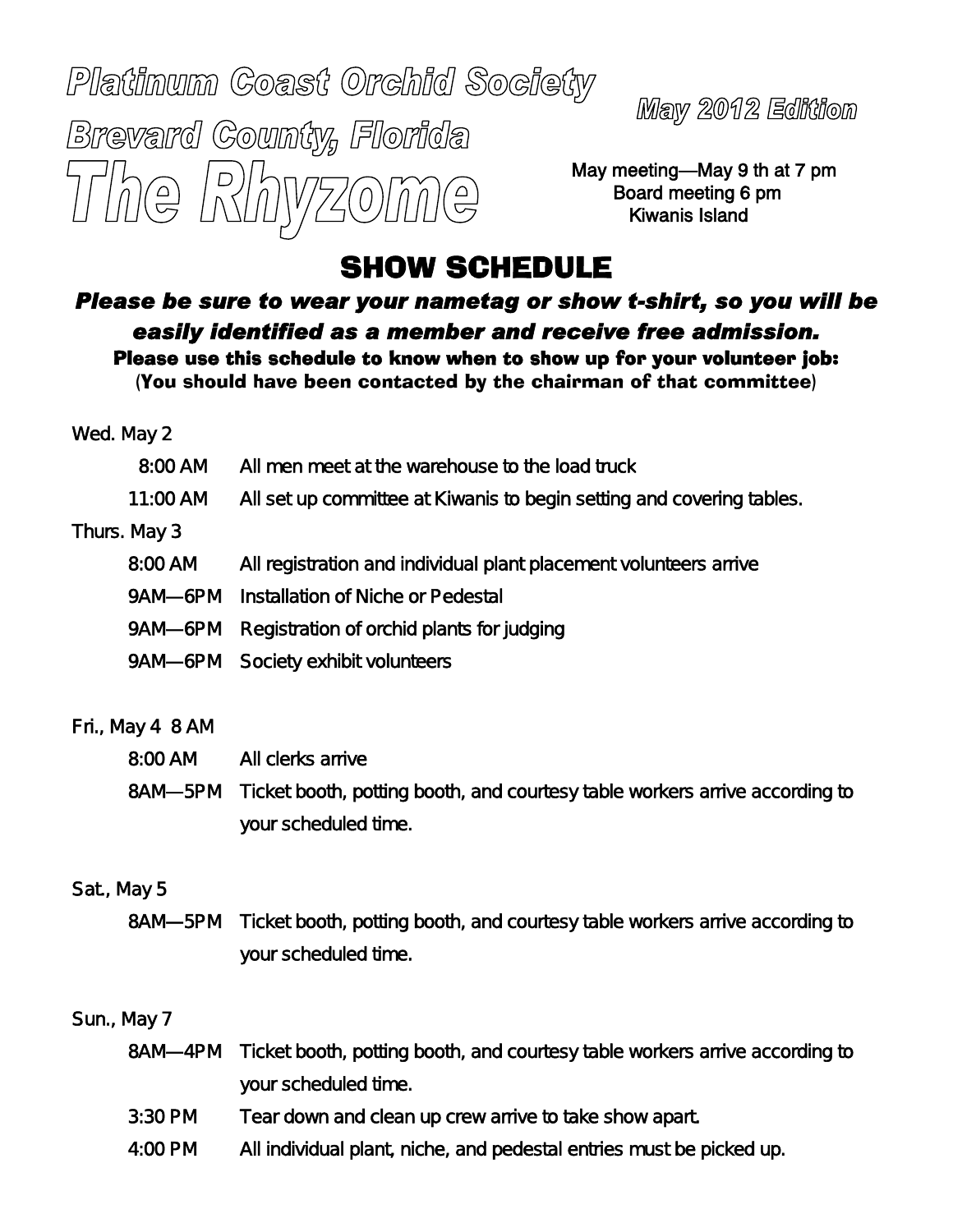## **2012 PCOS OFFICERS & CHAIRS**

**PRESIDENT Dennis Gollehon 321-427-6959 President@PlatinumCoastOrchidSociety.org**

**VICE PRESIDENT Joyce Schofield 321-783-5200 VP@PlatinumCoastOrchidSociety.org**

**TREASURER Margaret Croucher 321-454-4067 Treasurer@PlatinumCoastOrchidSociety.org**

**SECRETARY Nadine Kern 321-504-1199 Secretary@PlatinumCoastOrchidSociety.org**

**PAST PRESIDENT Jim Adamson 321-632-2847 jadamson1@cfl.rr.com**

**DIRECTORS JoAnn Amos Karen Snee Leeann McCullough Marsha Lovas**

**MEMBERSHIP Joyce Schofield**

**NEWSLETTER EDITOR Patti Scholes**

**AOS LIAISON Betty Adamson**

**REFRESHMENTS Camille Theobald**

**LIBRARY Sally Pancoast** **SUNSHINE Betty Adamson**

**PLANT FORUM Steve DeSorbo**

**HOSPITALITY/GREETER Shearer Kennedy**

**SHOW CHAIRS Dennis Gollehon Patti Scholes**

**The following chair positions need to be filled. Please let Dennis know if you would be willing to take one of these positions:**

**1.Programs—Plans and coordinates programs**

**2.Historical—Takes pictures and keeps a scrapbook of the society's activities.**

**3.Exhibits—In charge of organizing and putting in the exhibits at the affiliated societies shows, usually just 2 a year.**

**4.Publicity—Finds opportunities to inform the public of our society and its activities.**

**5.Raffle—Sells raffle tickets at the meeting.**

**6.Picnic Chairman**

**7.Holiday Party Chairman**



Blc. Beautiful Morning Grower: Charlie Scholes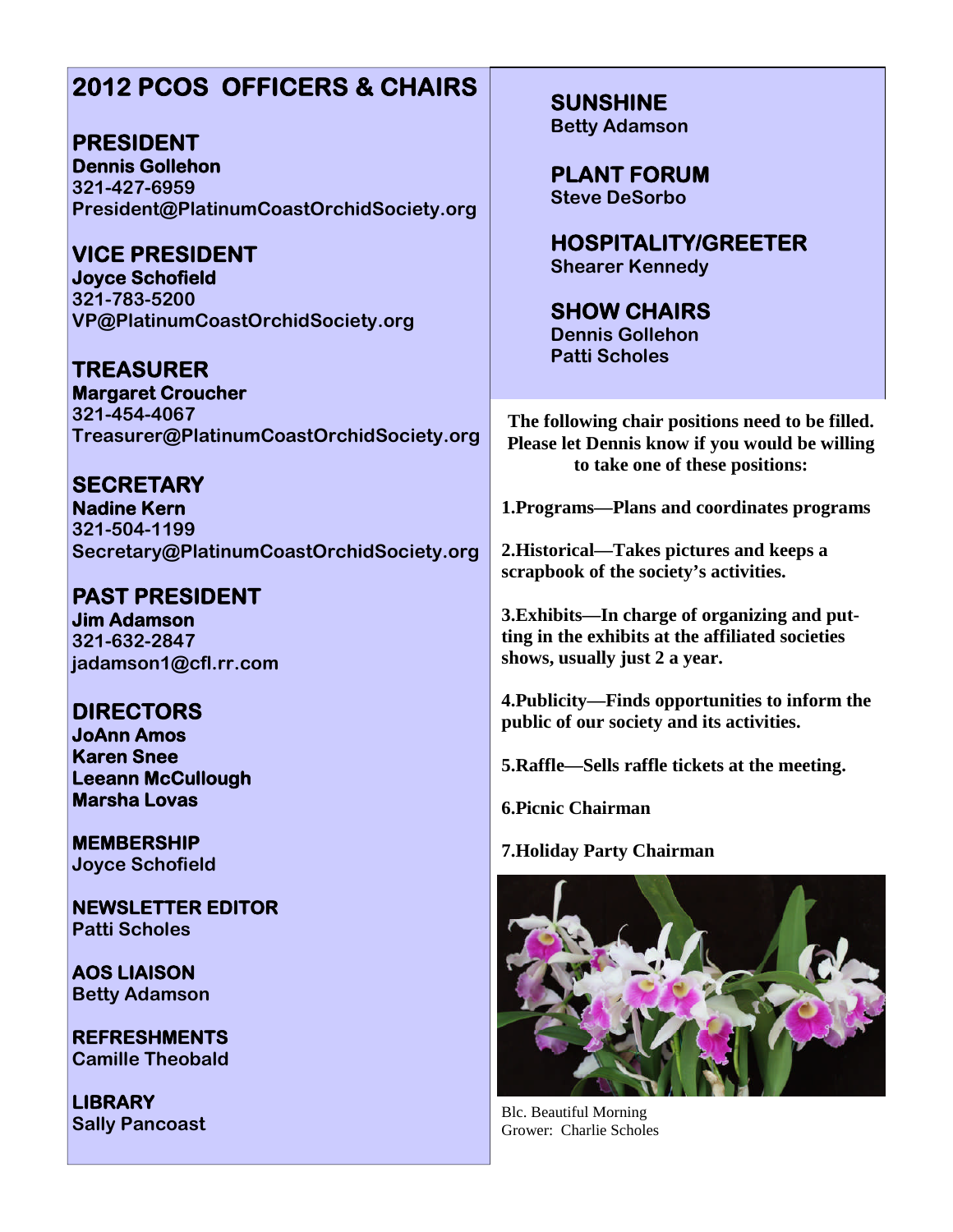

Every orchid in the PCOS exhibit belongs to a PCOS member. What a great learning experience! Sign up to help put in our exhibit at the Volusia Show on May 11th. You'll be glad you did.

Show t-shirts, with the poster photo (shown below) on them will be available for about \$14. The more we buy, the cheaper the price, so if you are interested please call Sally (459-1996) to place your order. Attendees at the April meeting already signed up, but if

you weren't there, you will need to call to have yours made in your size. If you are working the show, you will be easy to spot in your Show t-shirt.

**SHOW T-SHIRT**



Best wishes for a speedy recovery to Nadine Kern and Dennis Gollehon. We sincerely hope all those members who have been absent recently for various reasons will be able to visit sometime during the upcoming show "Melody of Orchids" and pitch in as they are able.

Please let Betty Adamson at jadamson1@cfl.rr.com know if any member should be sent a card.

## UPCOMING SHOWS

May 4-6 Platinum Coast Orchid Society Show Kiwanis Island Gymnasium May 12-13 Volusia County Orchid Society Show Volusia County Fairgrounds www.vcosonline.org \*\*\*Volunteers needed to set up exhibit on May 11th.

PCOS Embroidered Shirts Platinum Coast Orchid Society with flower in the center.

### Available at :

Robin's Nest Embroidery 1314 Clearlake Rd., Ste. 4 Cocoa, FL Phone: 321-636-4320 Sizes Small-XL \$28.00 2X \$30.00 3X \$34.00

If you bring your own shirt, embroidery charge will be \$10.

Left to right: Peter Pancoast Charlie Scholes Patti Scholes Nadine Kern Dennis Gollehon Sally Pancoast

These volunteers set up the PCOS exhibit in Orlando at the Central Florida Orchid Society Show. The exhibit won third place. Every member who entered an orchid won at least one individual ribbon.